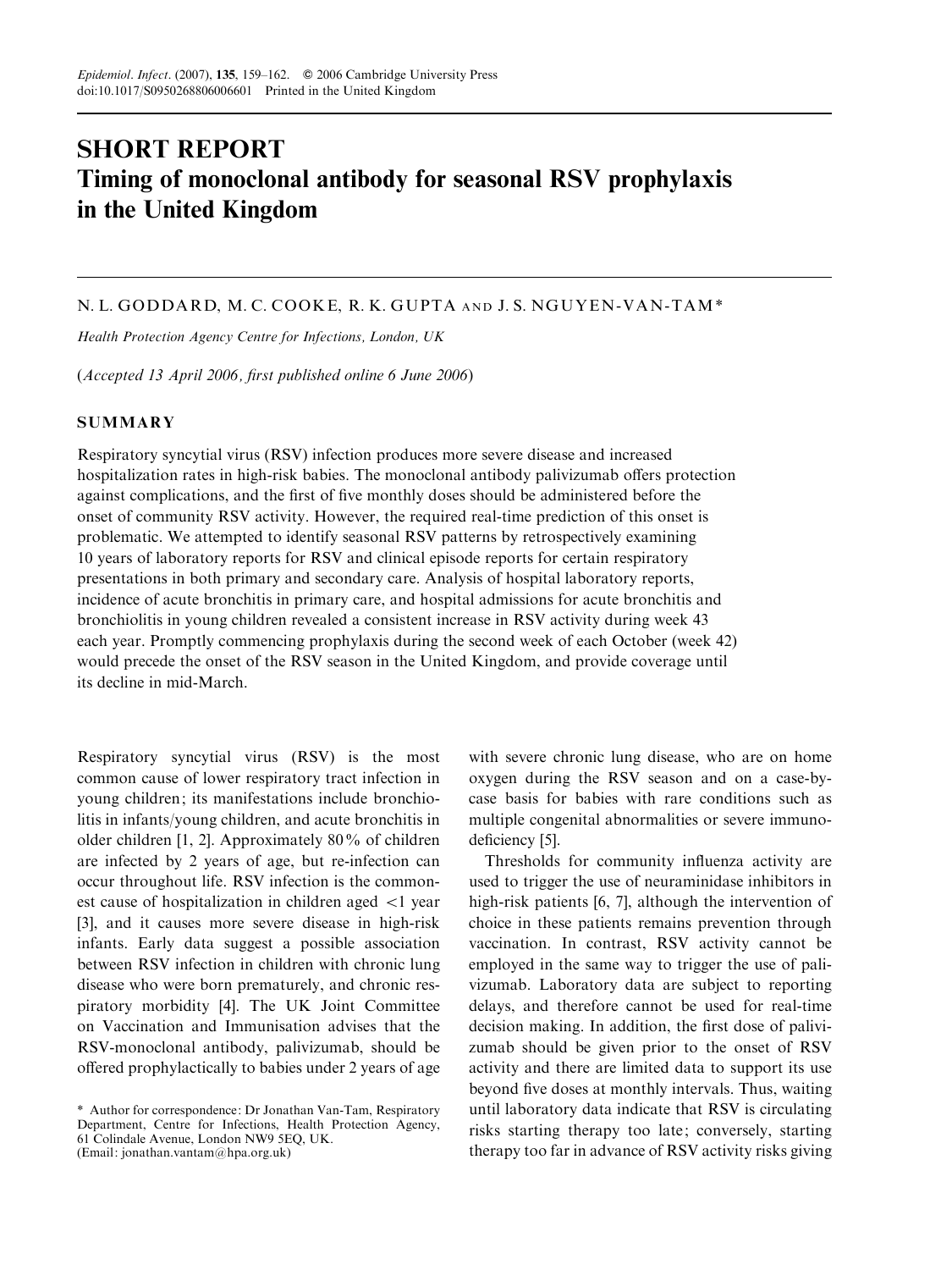the fifth monthly dose too early to cover the end of the RSV season. Timing the use of palivizumab would be optimized by increasing clarity over the precise onset of the RSV season.

This retrospective study aimed to identify patterns in seasonal RSV activity by examining 10 years of laboratory data on RSV isolations, the incidence of acute bronchitis in primary care, and hospitalizations for bronchiolitis/bronchitis in children aged  $\leq$  years.

Virological data sources were as follows: laboratory reports of positive RSV detections made to the Health Protection Agency (HPA) from approximately 300 NHS/private hospital laboratories between 1994 and week 20 of 2004; laboratory reports of RSV from community-derived virological sampling undertaken by the Enteric, Respiratory and Neurological Virus Laboratory (ERNVL) between 1999 and 2004. Samples tested included nasopharyngeal aspirates, nose/throat swabs, and bronchoalveolar washings. Methods for RSV testing included antigen detection by immunofluorescence and nucleic acid detection by polymerase chain reaction (PCR) assays, but excluded viral culture. Denominators and, therefore, rates of confirmed RSV could not be calculated as criteria and thresholds for RSV testing vary between individual hospitals and individual GPs. It was, therefore, not possible to determine the proportion of symptomatic patients tested.

Clinical data sources comprised: Royal College of General Practitioners (RCGP) sentinel practice episode rates for influenza-like illness (ILI), acute bronchitis and total respiratory disease (TRD) between 1994 and 2004; NHS Direct total call rates, and percentage of calls assigned to 'colds/flu' or 'cough' algorithms between 2001 and 2004; hospital admissions based on age between 1993 and 2003 with a respiratory discharge diagnosis, obtained from Hospital Episode Statistics (HES). Notably, the RCGP episode rate did not include a specific category for bronchiolitis.

These virological and clinical data were graphed against each other by year to identify associations which might predict the beginning and end of RSV activity each season.

Hospital RSV samples were highly skewed towards the very young  $(91\%$  from children aged 0–4 years). In contrast, although 5000 community specimens were submitted during this time to ERNVL, only 8% were obtained from children aged  $\lt$  5 years. This was most probably due to difficulties in obtaining samples from this age group in general practice, and

consequently ERNVL data proved of no value for the study.

Associations were noted between hospital laboratory reports of RSV from patients aged 1 month to 4 years (by date of specimen) and both RCGP episode rates for acute bronchitis and the number of hospital admissions for acute bronchitis and bronchiolitis, among children aged 0–4 years (Fig.). Complete data from these three sources were available between 1998/99 and 2002/03 RSV seasons, and in each season RCGP acute bronchitis episode rates rose above 250/100 000 population during the same week that 100 or more positive detections of RSV were made. Hospital admissions rose rapidly 2–4 weeks after this point was reached (Table). Laboratory reports of RSV decreased below 50 per week after early March (week 10), but episode rates for acute bronchitis tended to fluctuate without the same obvious decline. No clear associations were apparent between episode rates for ILI, TRD or NHS Direct data and either community/hospital RSV laboratory reports (data not shown).

In order to appreciate the significance of the results presented in this study, it is necessary to be clear why laboratory data are unsuitable for making realtime decisions about the onset of RSV activity. The laboratory reports of RSV from private and NHS laboratories represent positive detections only, without denominators. Thus, it is not possible to assess the proportion of specimens positive in any given week, which is considered to be a more reliable indicator of increasing activity than the number of positive specimens alone. In addition, reporting delays of up to several weeks prevent these data being used for real-time decision making. Retrospective analyses by date of specimen, as described in this study, are possible and more accurately reflect the timing of clinical illness. By combining hospital laboratory data with community data on acute bronchitis in children aged 0–4 years, the study demonstrates that an obvious upsurge in RSV activity occurs during mid-October each year (week 43). The timing of this upsurge appears so consistent that we conclude it can be used to advise clinicians about starting palivizumab in high-risk babies and children.

If prophylaxis with palivizumab were to be started promptly during the second week in October each year (week 42), this would almost always be just before the onset of RSV activity in the United Kingdom. Subsequently, the last of five consecutive monthly doses would be administered in the second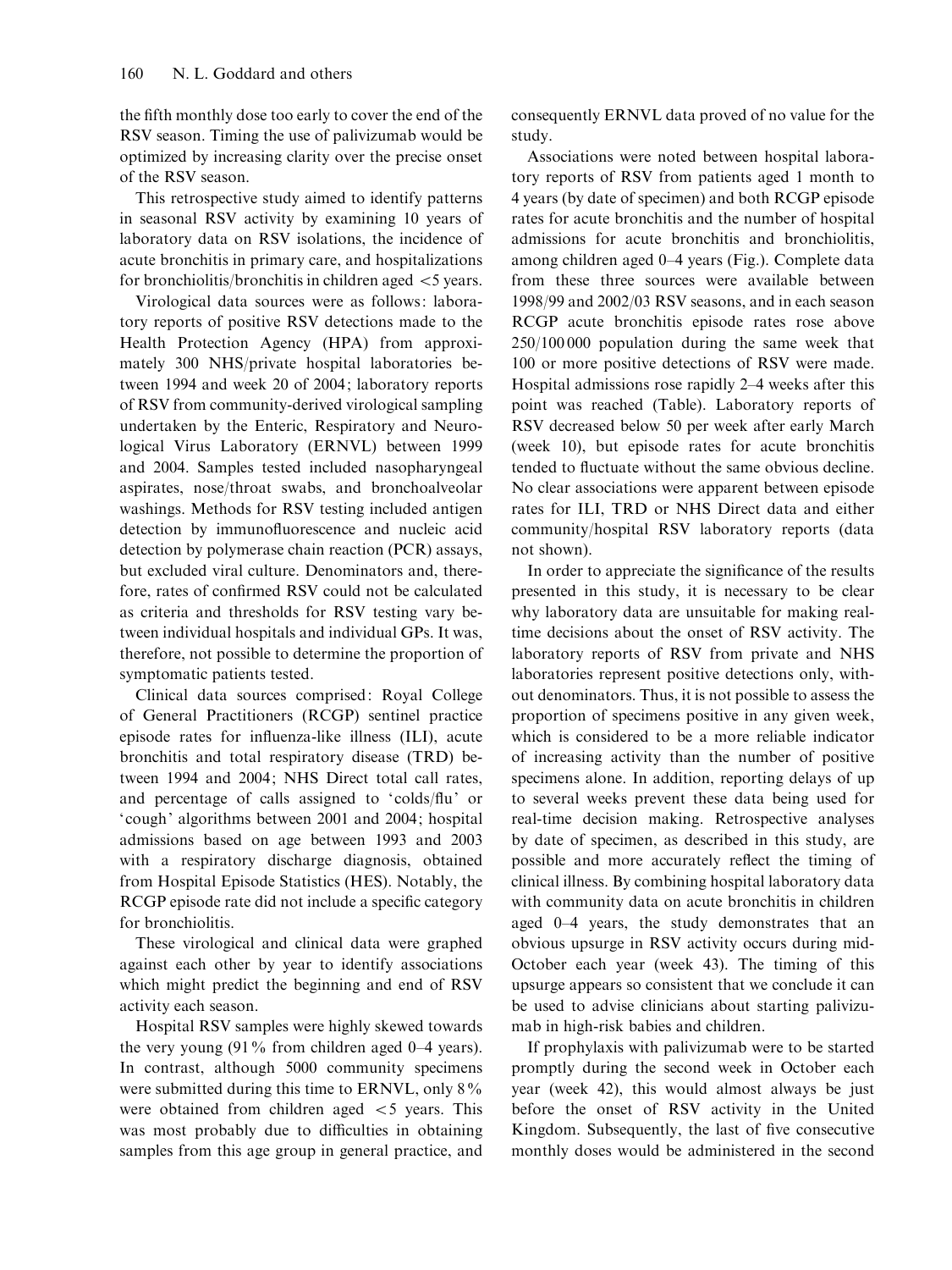| Winter<br>season | Episode rate:<br>acute bronchitis $(0-4 \text{ years})$ |                                                                                  | RSV laboratory reports<br>from 300 laboratories<br>around the UK<br>$(1$ month to 4 years) |                                                       | UK NHS Hospital<br>admissions: bronchitis<br>and bronchiolitis<br>$(0-4 \text{ years})$ |                                                      |
|------------------|---------------------------------------------------------|----------------------------------------------------------------------------------|--------------------------------------------------------------------------------------------|-------------------------------------------------------|-----------------------------------------------------------------------------------------|------------------------------------------------------|
|                  | Week no.<br>(in which)<br>episode<br>rate $\geq 250$    | GP episode rate<br>for acute bronchitis<br>that week (per<br>100 000 population) | Week no.<br>(in which)<br>reports<br>>100                                                  | Cases of<br>laboratory-<br>confirmed RSV<br>that week | Week no.<br>(in which)<br>admissions<br>>100                                            | No. of UK<br>NHS hospital<br>admissions<br>that week |
| 1998/99          | 43                                                      | 254                                                                              | 43                                                                                         | 149                                                   | 46                                                                                      | 99                                                   |
| 1999/00          | 42                                                      | 293                                                                              | 42                                                                                         | 144                                                   | 45                                                                                      | 125                                                  |
| 2000/01          | 43                                                      | 250                                                                              | 43                                                                                         | 107                                                   | 47                                                                                      | 166                                                  |
| 2001/02          | 45                                                      | 271                                                                              | 45                                                                                         | 133                                                   | 47                                                                                      | 104                                                  |
| 2002/03          | 43                                                      | 287                                                                              | 43                                                                                         | 134                                                   | 46                                                                                      | 128                                                  |
| 2003/04          | 43                                                      | 251                                                                              | 47                                                                                         | 143                                                   | n.a.                                                                                    | n.a.                                                 |

Table. Timing of increase in weekly episode rates for acute bronchitis, laboratory reports of RSV and hospital admissions for bronchiolitis and bronchitis in children aged 0–4 years

n.a., Not available.



Fig. RCGP episode rates for acute bronchitis, laboratory reports of RSV received by HPA Centre for Infections, and hospital admissions between 1998/1999 and 2002/2003.

week of February (week 6). This would provide coverage until mid-March, by which time RSV detections tend to have fallen back to low levels with hospital admissions for acute bronchitis and bronchiolitis declining substantially. There remains only a small risk of infections outside the peak period associated with low levels of background activity. Finally, it should be borne in mind that our findings

apply to the United Kingdom and that parallel analyses would be needed in order to correctly time palivizumab prophylaxis in other countries.

## ACKNOWLEDGEMENTS

We thank the Royal College of General Practitioners for providing sentinel practice episode data.